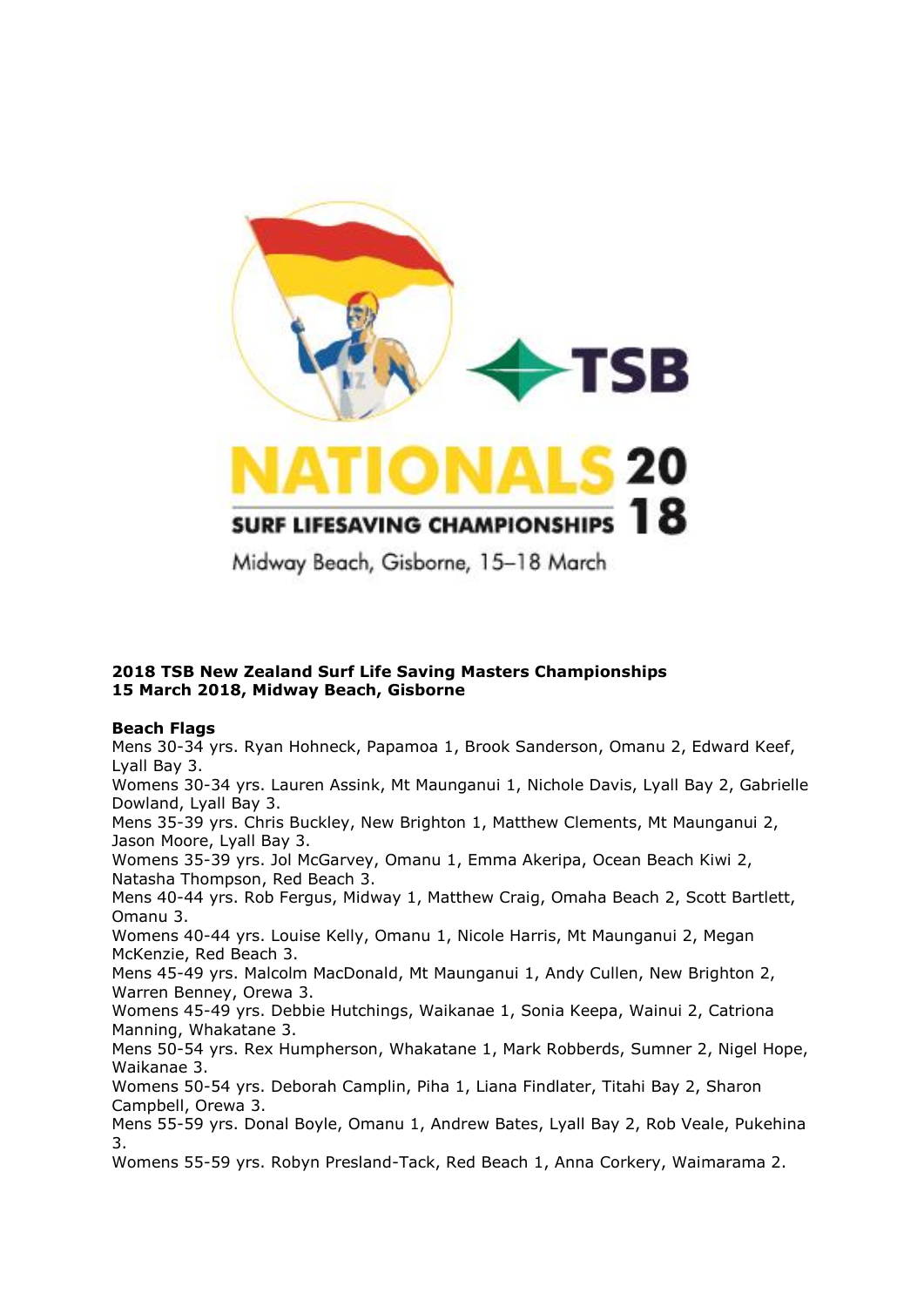Mens 60-64 yrs. Barry Cutfield, Whakatane 1, Ian Glover, Omanu 2, Garry King, Mt Maunganui 3.

Mens 65-69 yrs. Greg Larsen, Ocean Beach Kiwi 1, Graeme Newton, Mt Maunganui 2. Womens 65-69 yrs. Carol Quirk, Lyall Bay 1, Janice Kane, Omanu 2.

Mens 70-74 yrs. Dave McPhee, Brighton 1, Ray Stoddart, Lyall Bay 2, John McMillan, Worser Bay 3.

Mens 75-79 yrs. Robert Blair, South Brighton 1.

### **Beach Sprint**

Mens 30-34 yrs. Brook Sanderson, Omanu 1, Ryan Hohneck, Papamoa 2, Johnny Fitzgerald, Lyall Bay 3.

Womens 30-34 yrs. Lauren Assink, Mt Maunganui 1, Gabrielle Dowland, Lyall Bay 2, Amy McMullan, Lyall Bay 3.

Mens 35-39 yrs. Chris Buckley, New Brighton 1, Stu Bryce, New Brighton 2, Jason Moore, Lyall Bay 3.

Womens 35-39 yrs. Emma Akeripa, Ocean Beach Kiwi 1, Jol McGarvey, Omanu 2, Natasha Thompson, Red Beach 3.

Mens 40-44 yrs. Rob Fergus, Midway 1, Andrew Cain, New Brighton 2, Craig Julian, Whakatane 3.

Womens 40-44 yrs. Louise Kelly, Omanu 1, Jacqui Ellis, Lyall Bay 2, Jess Moratti, Red Beach 3.

Mens 45-49 yrs. Malcolm MacDonald, Mt Maunganui 1, Warren Benney, Orewa 2, Andy Cullen, New Brighton 3.

Womens 45-49 yrs. Debbie Hutchings, Waikanae 1, Sonia Keepa, Wainui 2, Catriona Manning, Whakatane 3.

Mens 50-54 yrs. Rex Humpherson, Whakatane 1, Richard Phillips, Waimairi 2, Andrew McDowell, Pukehina 3.

Womens 50-54 yrs. Deborah Camplin, Piha 1, Sharon Campbell, Orewa 2, Liana Findlater, Titahi Bay 3.

Mens 55-59 yrs. Steve Bird, Mt Maunganui 1=, Martin Robinson, Lyall Bay 1=, Andrew Bates, Lyall Bay 2=, Russell Reardon, Mt Maunganui 2=, Rob Veale, Pukehina 3.

Womens 55-59 yrs. Robyn Presland-Tack, Red Beach 1, Anna Corkery, Waimarama 2, Yvonne Clark, Waimarama 3.

Mens 60-64 yrs. Barry Cutfield, Whakatane 1, Ian Glover, Omanu 2, Garry King, Mt Maunganui 3.

Mens 65-69 yrs. Greg Larsen, Ocean Beach Kiwi 1, Graeme Newton, Mt Maunganui 2, Ian MacRae, Omanu 3.

Womens 65-69 yrs. Janice Kane, Omanu 1, Carol Quirk, Lyall Bay 2.

Mens 70-74 yrs. Ray Stoddart, Lyall Bay 1, Dave McPhee, Brighton 2, Barry Coleman, Waimarama 3.

Mens 75-79 yrs. Robert Blair, South Brighton 1.

### **Board Race**

Mens 30-34 yrs. Steve Brennan, Orewa 1, Brook Sanderson, Omanu 2.

Womens 30-34 yrs. Lauren Assink, Mt Maunganui 1.

Mens 35-39 yrs. Karl Emslie, Opotiki 1, Matthew Clements, Mt Maunganui 2.

Womens 35-39 yrs. Jol McGarvey, Omanu 1, Pamela Kane, Omanu 2, Teresa Russell, Red Beach 3.

Mens 40-44 yrs. Craig Julian, Whakatane 1, Ben Grant, Waimairi 2, Matthew Craig, Omaha Beach 3.

Womens 40-44 yrs. Leigh Sheldrake, Waikanae 1, Louise Kelly, Omanu 2, Jess Moratti, Red Beach 3.

Mens 45-49 yrs. David Jones, Paekakariki 1, Christopher Emmett, Omanu 2, Andrew Fergusson, Sumner 3.

Womens 45-49 yrs. Sonia Keepa, Wainui 1, Sandra Boubee, Papamoa 2, Naomi Davoren, Papamoa 3.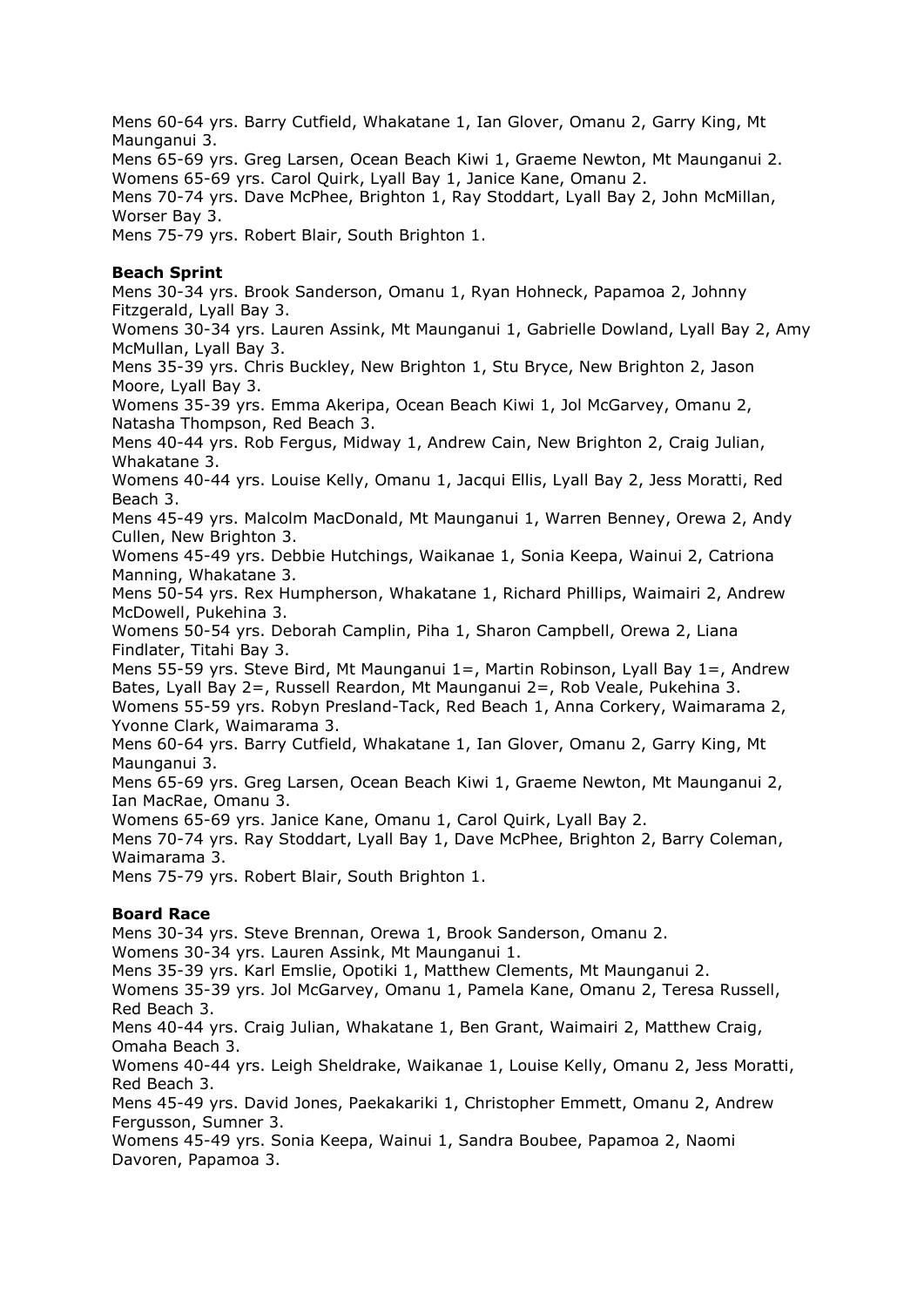Mens 50-54 yrs. Wayne Campbell, Mt Maunganui 1, Mark Robberds, Sumner 2, Rex Humpherson, Whakatane 3.

Womens 50-54 yrs. Sharon Campbell, Orewa 1, Claire Stowell, Omanu 2, Trish Mau, Omanu 3.

Mens 55-59 yrs. Kim Harker, Omanu 1, Andrew Bates, Lyall Bay 2, Brendan Horan, Omanu 3.

Womens 55-59 yrs. Jane Pitkethley, Waikanae 1, Anna Corkery, Waimarama 2, Philippa Pearse, Waimarama 3.

Mens 60-64 yrs. Ian Glover, Omanu 1, Barry Cutfield, Whakatane 2, Kevin Baker, Waimairi 3.

Womens 60-64 yrs. Marie Stutz, Red Beach 1.

Mens 65-69 yrs. Ian MacRae, Omanu 1.

Womens 65-69 yrs. Carol Quirk, Lyall Bay 1.

Mens 70-74 yrs. Allister Hunter, Waimarama 1, Bob Mitchell, Omanu 2.

#### **Run Swim Run**

Mens 30-34 yrs. Steve Brennan, Orewa 1, Ryan Hohneck, Papamoa 2, Brook Sanderson, Omanu 3.

Womens 30-34 yrs. Sarah Mortimer, Omanu 1, Lauren Assink, Mt Maunganui 2, Amy McMullan, Lyall Bay 3.

Mens 35-39 yrs. Matthew Clements, Mt Maunganui 1, Jason Moore, Lyall Bay 2.

Womens 35-39 yrs. Jol McGarvey, Omanu 1, Emma Akeripa, Ocean Beach Kiwi 2, Pamela Kane, Omanu 3.

Mens 40-44 yrs. Scott Bartlett, Omanu 1, Craig Julian, Whakatane 2, Damian Munro, Mt Maunganui 3.

Womens 40-44 yrs. Leigh Sheldrake, Waikanae 1, Louise Kelly, Omanu 2, Claire Edmonds, Omanu 3.

Mens 45-49 yrs. David Jones, Paekakariki 1, Andrew Vane, Omanu 2, Simon Oldham, Omanu 3.

Womens 45-49 yrs. Naomi Davoren, Papamoa 1, Sandra Boubee, Papamoa 2, Catriona Manning, Whakatane 3.

Mens 50-54 yrs. Rex Humpherson, Whakatane 1, Brett Richardson, Titahi Bay 2, Anthony Gadsbey, Omanu 3.

Womens 50-54 yrs. Sharon Campbell, Orewa 1, Claire Stowell, Omanu 2, Trish Mau, Omanu 3.

Mens 55-59 yrs. Kim Harker, Omanu 1, Andrew Bates, Lyall Bay 2, Donal Boyle, Omanu 3.

Womens 55-59 yrs. Robin Donnell, Piha 1, Anna Corkery, Waimarama 2, Yvonne Clark, Waimarama 3.

Mens 60-64 yrs. Garry King, Mt Maunganui 1, Kevin Baker, Waimairi 2, Ian Glover, Omanu 3.

Womens 60-64 yrs. Marilyn Moffatt, Lyall Bay 1, Marie Stutz, Red Beach 2.

Mens 65-69 yrs. Greg Larsen, Ocean Beach Kiwi 1.

Womens 65-69 yrs. Carol Quirk, Lyall Bay 1.

Mens 70-74 yrs. Barry Coleman, Waimarama 1, Bob Mitchell, Omanu 2.

Mens 75-79 yrs. John McKerras, Palmerston North 1, Robert Blair, South Brighton 2.

### **Ski Race**

Mens 30-34 yrs. Renaud Bodier, Mt Maunganui 1.

Womens 30-34 yrs. Lauren Assink, Mt Maunganui 1.

Womens 35-39 yrs. Pamela Kane, Omanu 1, Teresa Russell, Red Beach 2, Jol McGarvey, Omanu 3.

Mens 40-44 yrs. Craig Julian, Whakatane 1, Brendon Davey, Whakatane 2, Damian Munro, Mt Maunganui 3.

Womens 40-44 yrs. Lyndell McGregor, Waihi Beach 1.

Mens 45-49 yrs. David Jones, Paekakariki 1, Hamish Reid, Whakatane 2, Adam Tate, Waikanae 3.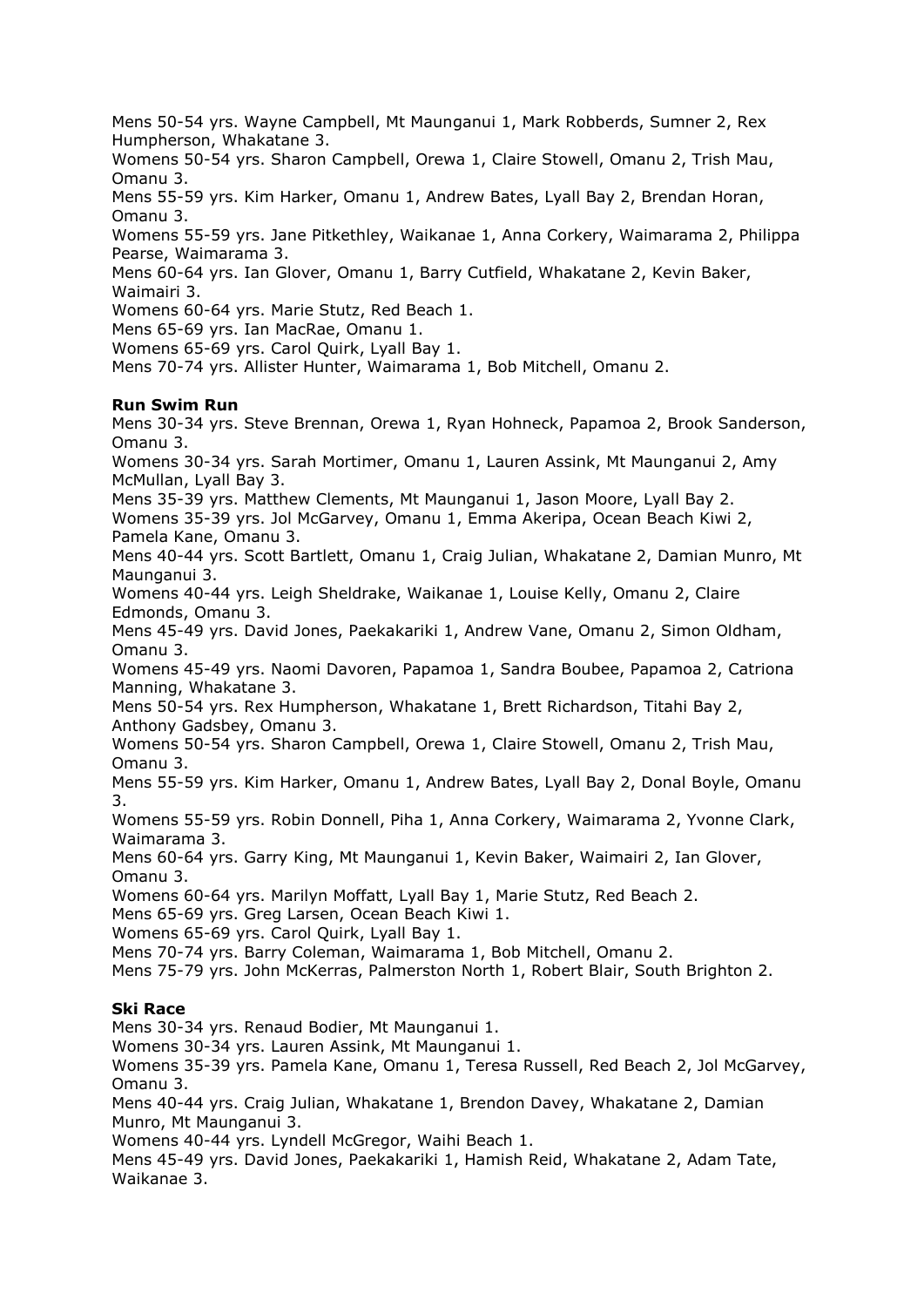Womens 45-49 yrs. Michelle Mitchell, Waikanae 1, Catriona Manning, Whakatane 2, Sandra Boubee, Papamoa 3.

Mens 50-54 yrs. Richard Phillips, Waimairi 1, Anthony Gadsbey, Omanu 2, Paul Salmon, Omanu 3.

Womens 50-54 yrs. Raewyn Byrom, Omanu 1, Sharon Campbell, Orewa 2, Trish Mau, Omanu 3.

Mens 55-59 yrs. Kim Harker, Omanu 1, Steve Bird, Mt Maunganui 2, Brendan Horan, Omanu 3.

Womens 55-59 yrs. Philippa Pearse, Waimarama 1, Anna Corkery, Waimarama 2.

Mens 60-64 yrs. Kevin Baker, Waimairi 1, Ian Glover, Omanu 2, Barry Cutfield, Whakatane 3.

Womens 60-64 yrs. Marie Stutz, Red Beach 1.

Mens 65-69 yrs. Graeme Newton, Mt Maunganui 1, Greg Larsen, Ocean Beach Kiwi 2. Mens 70-74 yrs. Philip Davies, Waimairi 1, Barry Coleman, Waimarama 2.

### **Surf Race**

Mens 30-34 yrs. Renaud Bodier, Mt Maunganui 1, Steve Brennan, Orewa 2, Brook Sanderson, Omanu 3.

Womens 30-34 yrs. Sarah Mortimer, Omanu 1, Lauren Assink, Mt Maunganui 2, Amy McMullan, Lyall Bay 3.

Mens 35-39 yrs. Matthew Clements, Mt Maunganui 1, Jason Moore, Lyall Bay 2, Pablo Ontivero, Lyall Bay 3.

Womens 35-39 yrs. Jol McGarvey, Omanu 1, Emma Akeripa, Ocean Beach Kiwi 2, Pamela Kane, Omanu 3.

Mens 40-44 yrs. Damian Munro, Mt Maunganui 1, Scott Bartlett, Omanu 2, Craig Julian, Whakatane 3.

Womens 40-44 yrs. Leigh Sheldrake, Waikanae 1, Claire Edmonds, Omanu 2, Lyndell McGregor, Waihi Beach 3.

Mens 45-49 yrs. David Jones, Paekakariki 1, Simon Oldham, Omanu 2, Nick Elsmore, Omanu 3.

Womens 45-49 yrs. Naomi Davoren, Papamoa 1, Sandra Boubee, Papamoa 2, Catriona Manning, Whakatane 3.

Mens 50-54 yrs. Michael Bassett-Foss, Waimarama 1, Wayne Campbell, Mt Maunganui 2, Rex Humpherson, Whakatane 3.

Womens 50-54 yrs. Claire Stowell, Omanu 1, Raewyn Byrom, Omanu 2, Trish Mau, Omanu 3.

Mens 55-59 yrs. Kim Harker, Omanu 1, Andrew Bates, Lyall Bay 2, Brendan Horan, Omanu 3.

Womens 55-59 yrs. Robin Donnell, Piha 1, Anna Corkery, Waimarama 2.

Mens 60-64 yrs. Ian Glover, Omanu 1, Garry King, Mt Maunganui 2, Barry Cutfield, Whakatane 3.

Womens 60-64 yrs. Marilyn Moffatt, Lyall Bay 1, Marie Stutz, Red Beach 2. Womens 65-69 yrs. Carol Quirk, Lyall Bay 1.

Mens 70-74 yrs. Barry Coleman, Waimarama 1, Kevin Lanyon, South Brighton 2, Bob Mitchell, Omanu 3.

Mens 75-79 yrs. Robert Blair, South Brighton 1, John McKerras, Palmerston North 2.

#### **Double Ski Race**

Mens 30-34 yrs. Mt Maunganui (Wayne Campbell/Renaud Bodier) 1, Omanu (Scott Bartlett/Brook Sanderson) 2.

Womens 30-34 yrs. Mt Maunganui (Lauren Assink/Jill Barron) 1.

Womens 35-39 yrs. Omanu (Jol McGarvey/Pamela Kane) 1, Red Beach (Jess Moratti/Teresa Russell) 2.

Mens 40-44 yrs. Whakatane (Alan Davey/Brendon Davey) 1, Whakatane (Hamish Reid/Craig Julian) 2, Waikanae (Adam Tate/Craig Morrison) 3.

Womens 40-44 yrs. Waikanae (Leigh Sheldrake/Michelle Mitchell) 1, Lyall Bay (Jenny Bishop/Suzy Jones) 2, Red Beach (Kelly O'Dea/Sharon Turner) 3.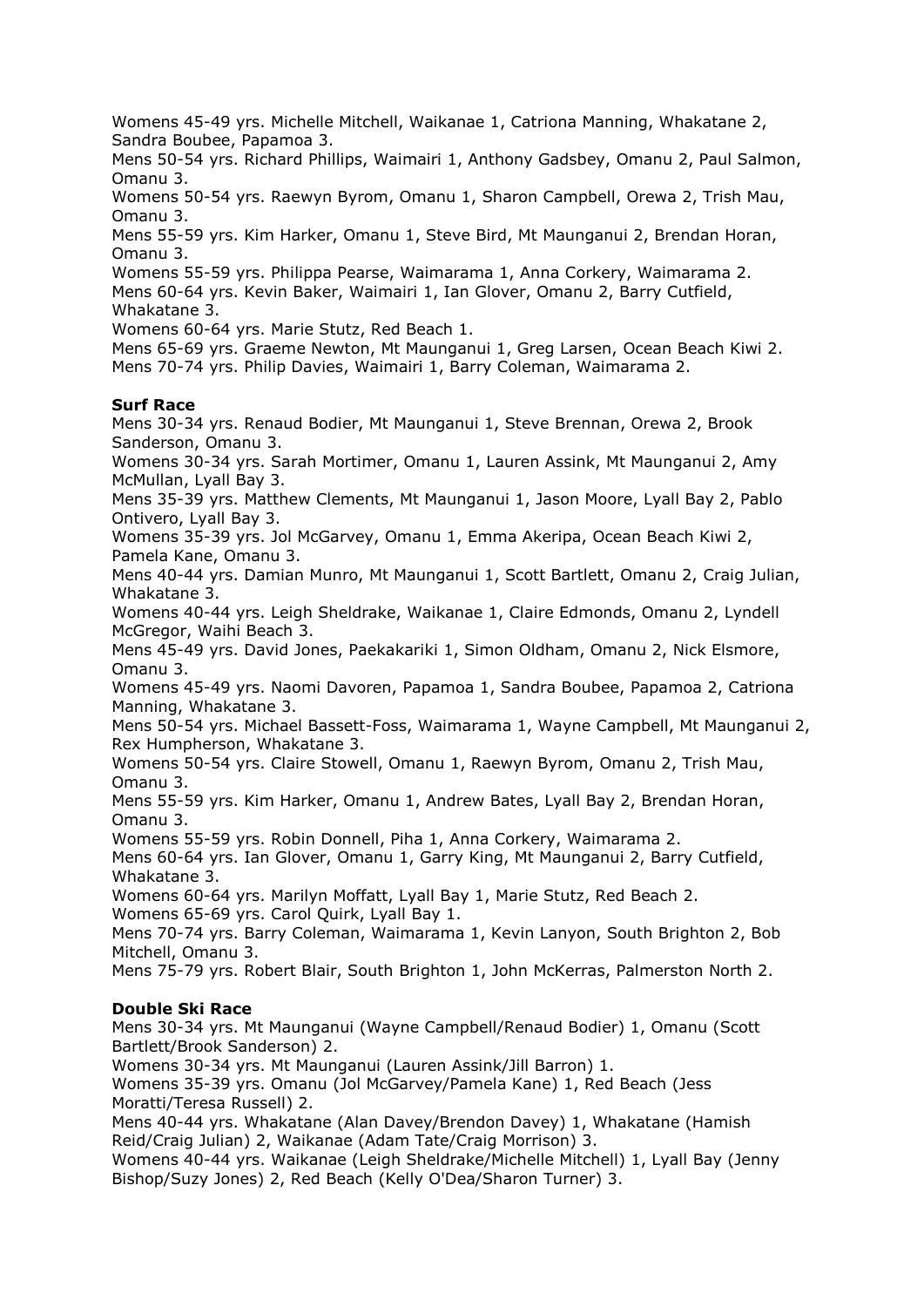Mens 45-49 yrs. Omanu (Christopher Emmett/Simon Oldham) 1, Mt Maunganui (Jim Allan/Murray Kirk) 2, Omanu (Gary Byrom/Koenraad Groot) 3. Womens 45-49 yrs. Omanu (Trish Mau/Sonya Groot) 1.

Mens 50-54 yrs. Omanu (Anthony Gadsbey/Paul Salmon) 1, Mt Maunganui (Doug Miller/Steve Bird) 2.

Womens 50-54 yrs. Omanu (Raewyn Byrom/Claire Stowell) 1.

Mens 55-59 yrs. Omanu (Kim Harker/Ian Glover) 1.

Womens 55-59 yrs. Waimarama (Philippa Pearse/Anna Corkery 1.

Mens 60-64 yrs. Mt Maunganui (Graeme Newton/Garry King) 1.

Mens 65-69 yrs. Omanu (Bob Mitchell/Ian MacRae) 1.

## **Ironwoman**

Womens 30-34 yrs. Lauren Assink, Mt Maunganui 1.

Womens 35-39 yrs. Jol McGarvey, Omanu 1, Pamela Kane, Omanu 2.

Womens 40-44 yrs. Lyndell McGregor, Waihi Beach 1.

Womens 45-49 yrs. Naomi Davoren, Papamoa 1, Sandra Boubee, Papamoa 2, Michelle Mitchell, Waikanae 3.

Womens 50-54 yrs. Claire Stowell, Omanu 1, Sharon Campbell, Orewa 2, Trish Mau, Omanu 3.

Womens 60-64 yrs. Marie Stutz, Red Beach 1.

Womens 65-69 yrs. Carol Quirk, Lyall Bay 1.

## **Ironman**

Mens 40-44 yrs. Damian Munro, Mt Maunganui 1, Craig Julian, Whakatane 2, Rohan Thompson, Waimarama 3.

Mens 45-49 yrs. David Jones, Paekakariki 1, Simon Oldham, Omanu 2, Andrew Fergusson, Sumner 3.

Mens 50-54 yrs. Michael Bassett-Foss, Waimarama 1, Wayne Campbell, Mt Maunganui 2, Rex Humpherson, Whakatane 3.

Mens 55-59 yrs. Kim Harker, Omanu 1, Steve Bird, Mt Maunganui 2, Brendan Horan, Omanu 3.

Mens 60-64 yrs. Ian Glover, Omanu 1, Barry Cutfield, Whakatane 2, Garry King, Mt Maunganui 3.

Mens 70-74 yrs. Philip Davies, Waimairi 1.

### **Board Relay**

Mens 90+ yrs. Omanu (Brook Sanderson /Carl Sandford/Andrew Vane) 1, Omanu (Donal Boyle/Nick Elsmore/Paul Salmon) 2.

Womens 90+ yrs. Omanu (Jol McGarvey/Pamela Kane/Sarah Mortimer) 1.

Mens 110+ yrs. Mt Maunganui (Renaud Bodier/Damian Munro/Wayne Campbell) 1, Warrington (Mark Hastie/Ken McHoull/Gerard McHoull) 2, Omanu (Jon Hume/Mark Inglis/Koenraad Groot) 3.

Womens 110+ yrs. Mt Maunganui (Lauren Assink/Nicole Harris/Jan Campbell) 1. Mens 130+ yrs. Omanu (Scott Bartlett/Christopher Emmett/Simon Oldham) 1, Omaha Beach (Matthew Craig/Michael Fitzgerald/Frank Maher) 2, Mt Maunganui (Jim Allan/Paul Barron/Doug Miller) 3.

Womens 130+ yrs. Waikanae (Michelle Mitchell/Leigh Sheldrake/Jane Pitkethley) 1. Mens 150+ yrs. Omanu (Anthony Gadsbey/Kim Harker/Ian Glover) 1, Waimairi (Ben Grant/Kevin Baker/Richard Phillips) 2, Sumner (Mark Robberds/Andrew Fergusson/Warren Greig) 3.

Womens 150+ yrs. Omanu (Claire Stowell/Raewyn Byrom/Trish Mau) 1, Mt Maunganui (Jacqui Hayes/Jill Miller/Jill Barron) 2, Waimarama (Philippa Pearse/Yvonne Clark/Anna Louise Corkery 3.

### **Ski Relay**

Mens 90+ yrs. Omanu (Christopher Emmett/Gary Byrom/Simon Oldham) 1.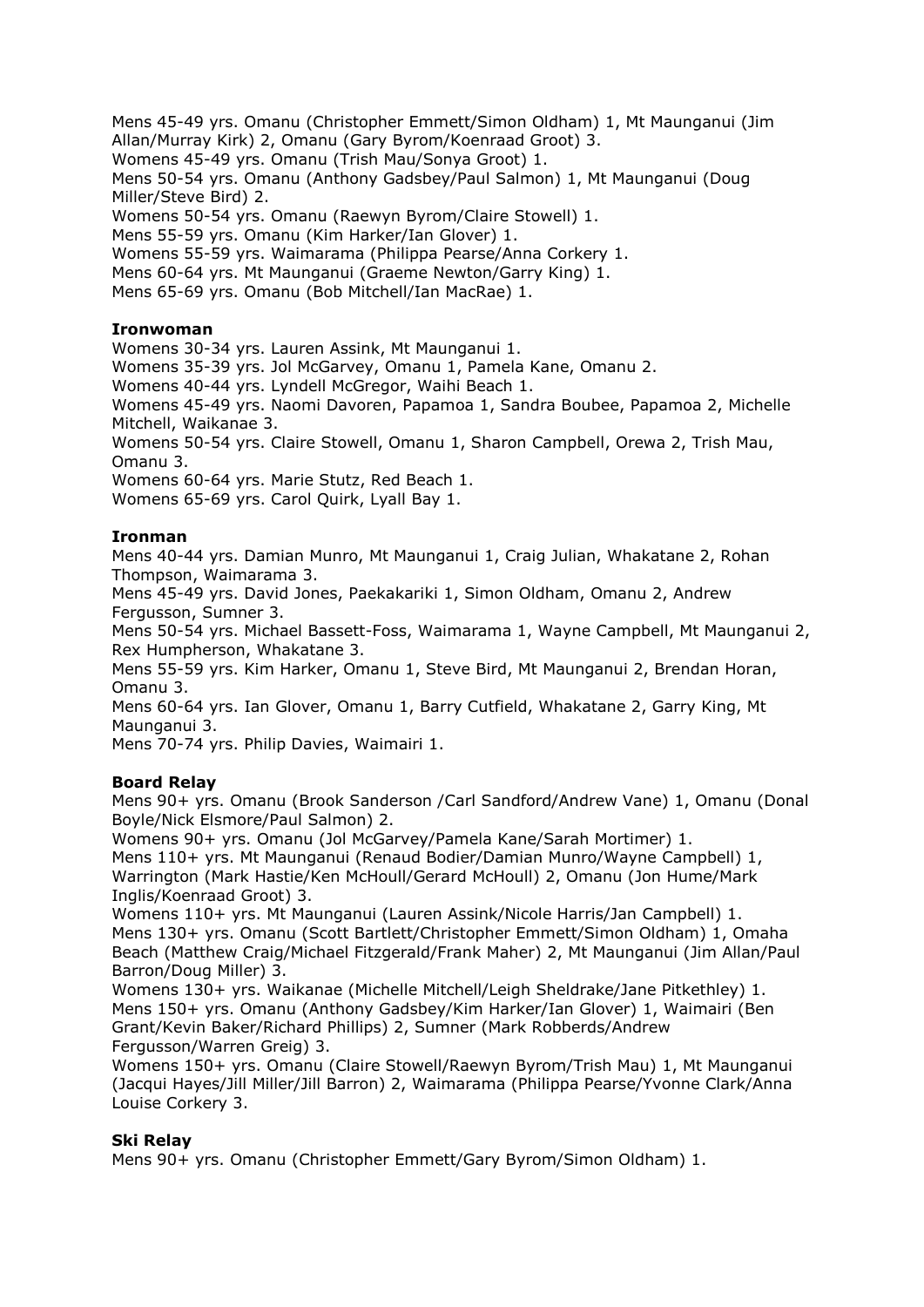Mens 110+ yrs. Mt Maunganui (Renaud Bodier/Steve Bird/Jim Allan) 1, Omanu (Koenraad Groot/Brook Sanderson /Mark Inglis) 2.

Womens 110+ yrs. Omanu (Pamela Kane/Jol McGarvey/Sonya Groot) 1, Red Beach (Jess Moratti/Teresa Russell/Megan McKenzie) 2.

Mens 130+ yrs. Mt Maunganui (Damian Munro/Wayne Campbell/Paul Barron) 1, Whakatane (Craig Julian/Alan Davey/Rex Humpherson) 2, Omanu (Brendan Horan/Jon Hume/Ian Glover) 3.

Womens 130+ yrs. Mt Maunganui (Lauren Assink/Jan Campbell/Jill Barron) 1. Mens 150+ yrs. Waimairi (Richard Phillips/Kevin Baker/Ben Grant) 1, Whakatane (Barry Cutfield/Hamish Reid/Brendon Davey) 2, Omanu (Anthony Gadsbey/Kim Harker/Paul Salmon) 3.

Womens 150+ yrs. Omanu (Claire Stowell/Raewyn Byrom/Trish Mau) 1.

# **Surf Teams Race**

Mens 90+ yrs. Lyall Bay (Pablo Ontivero/Jason Moore/Johnny Fitzgerald) 1, Omanu (Brook Sanderson /Carl Sandford/Andrew Vane) 2.

Womens 90+ yrs. Omanu (Pamela Kane/Jol McGarvey/Sarah Mortimer) 1. Mens 110+ yrs. Mt Maunganui (Damian Munro/Jim Allan/Renaud Bodier) 1, Omanu (Christopher Emmett/Anthony Gadsbey/Koenraad Groot) 2.

Mens 130+ yrs. Mt Maunganui (Garry King/Matthew Clements/Wayne Campbell) 1, Omanu (Scott Bartlett/Simon Oldham/Jon Hume) 2, Omaha Beach (Matthew Craig/Michael Fitzgerald/Frank Maher) 3.

Womens 130+ yrs. Waikanae (Michelle Mitchell/Leigh Sheldrake/Debbie Hutchings) 1, Mt Maunganui (Lauren Assink/Jan Campbell/Jill Barron) 2, Mt Maunganui (Jill Miller/Nicole Harris/Jacqui Hayes) 3.

Mens 150+ yrs. Omanu (Nick Elsmore/Ian Glover/Kim Harker) 1, Waimarama (Allister Hunter/Michael Bassett-Foss/Tony Pattison) 2, Mt Maunganui (Paul Barron/Doug Miller/Steve Bird) 3.

Womens 150+ yrs. Omanu (Claire Stowell/Raewyn Byrom/Trish Mau) 1, Lyall Bay (Carol Quirk/Amy McMullan/Marilyn Moffatt) 2.

# **Taplin Relay**

Mens 90+ yrs. Omanu (Brook Sanderson /Mark Inglis/Jon Hume) 1, Omanu (Koenraad Groot/Donal Boyle/Gary Byrom) 2.

Mens 110+ yrs. Mt Maunganui (Renaud Bodier/Wayne Campbell/Damian Munro) 1, Omanu (Andrew Vane/Carl Sandford/Paul Salmon) 2.

Womens 110+ yrs. Omanu (Sarah Mortimer/Louise Kelly/Pamela Kane) 1, Red Beach (Jen McDermott/Jess Moratti/Teresa Russell) 2, Mt Maunganui (Jan Campbell/Nicole Harris/Lauren Assink) 3.

Mens 130+ yrs. Omanu (Scott Bartlett/Simon Oldham/Christopher Emmett) 1, Whakatane (Rex Humpherson/Craig Julian/Hamish Reid) 2, Omaha Beach (Michael Fitzgerald/Matthew Craig/Frank Maher) 3.

Womens 130+ yrs. Waikanae (Jane Pitkethley/Leigh Sheldrake/Michelle Mitchell) 1, Omanu (Claire Edmonds/Jol McGarvey/Sonya Groot) 2.

Mens 150+ yrs. Omanu (Kim Harker/Ian Glover/Anthony Gadsbey) 1, Sumner (Warren Greig/Mark Robberds/Andrew Fergusson) 2, Mt Maunganui (Garry King/Paul Barron/Murray Kirk) 3.

Womens 150+ yrs. Omanu (Trish Mau/Claire Stowell/Raewyn Byrom) 1, Waimarama (Yvonne Clark/Anna Corkery/Philippa Pearse) 2, Mt Maunganui (Jill Miller/Jacqui Hayes/Jill Barron) 3.

# **Surf Boat Short Course**

120+ yrs Mens. Mairangi Bay (Scott Hunter/Karl Anderson/Travers Smyth/Paul Jackson/Rob Jones) 1.

140+ yrs Mens. Lyall Bay (Jason Moore/Johnny Fitzgerald/Pablo Ontivero/Brent Gilbert/Edward Keef) 1.